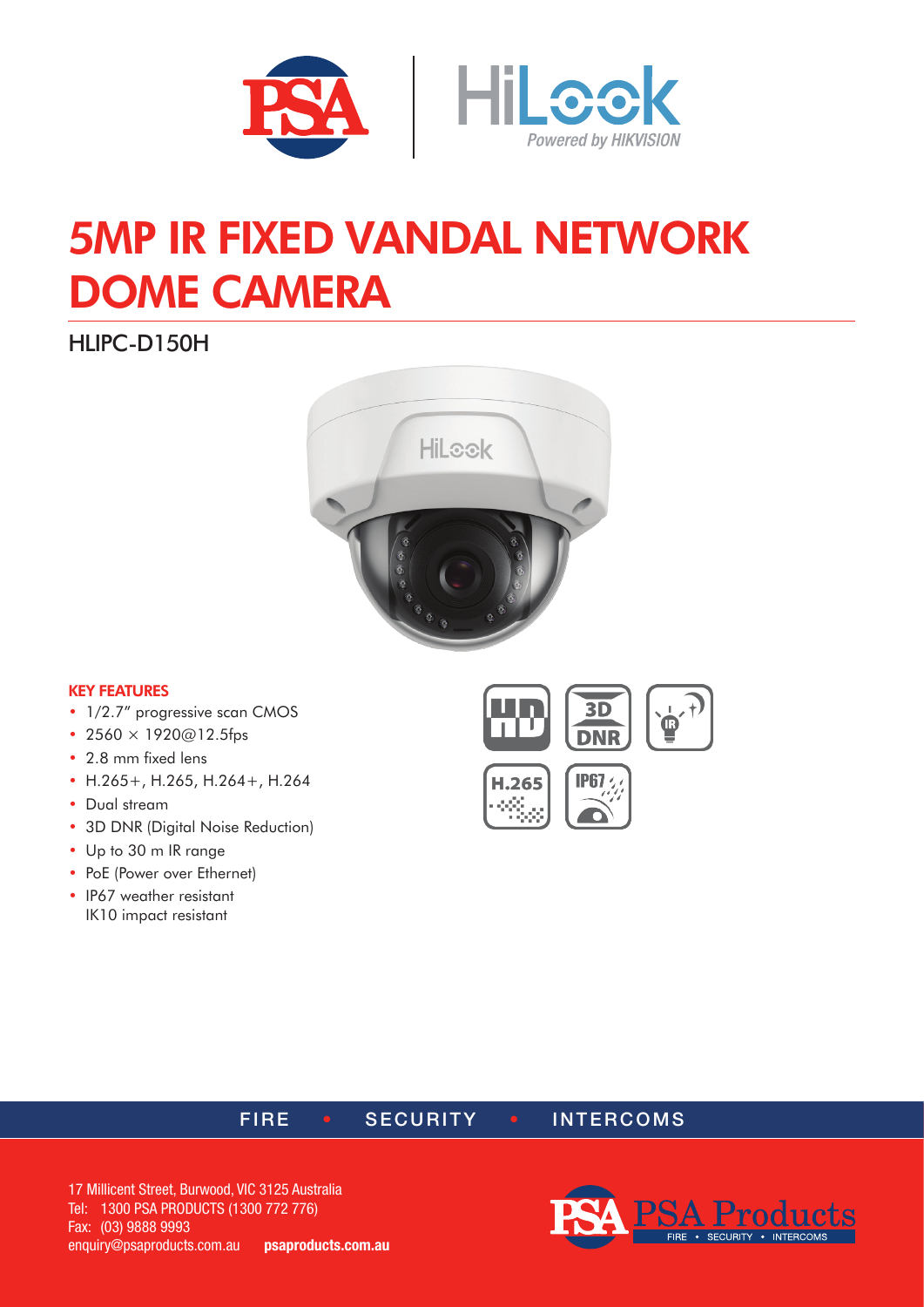

#### **SPECIFICATIONS**

| Model                          |                                | HLIPC-D150H                                                                                                                                                                                                                                                                |
|--------------------------------|--------------------------------|----------------------------------------------------------------------------------------------------------------------------------------------------------------------------------------------------------------------------------------------------------------------------|
|                                |                                |                                                                                                                                                                                                                                                                            |
| Camera                         | Image Sensor                   | 1/2.7" progressive scan CMOS                                                                                                                                                                                                                                               |
|                                | Min. Illumination              | Color: 0.01 Lux @(F1.2, AGC ON), 0.028 Lux @ (F2.0, AGC ON)                                                                                                                                                                                                                |
|                                | Shutter Speed                  | 1/3 s to 1/100, 000 s                                                                                                                                                                                                                                                      |
|                                | Slow Shutter                   | Yes                                                                                                                                                                                                                                                                        |
|                                | Auto-Iris                      | No                                                                                                                                                                                                                                                                         |
|                                | Day & Night                    | IR cut filter                                                                                                                                                                                                                                                              |
|                                | Digital Noise Reduction        | 3D DNR                                                                                                                                                                                                                                                                     |
|                                | <b>WDR</b>                     | 120 dB                                                                                                                                                                                                                                                                     |
|                                | Angle Adjustment               | Pan: 0° to 355°, tilt: 0° to 75°                                                                                                                                                                                                                                           |
| Lens                           | Focal Length                   | $2.8 \text{ mm}$                                                                                                                                                                                                                                                           |
|                                | Aperture                       | F2.0                                                                                                                                                                                                                                                                       |
|                                | Focus                          | Fixed                                                                                                                                                                                                                                                                      |
|                                | <b>FOV</b>                     | 2.8 mm, horizontal FOV 100°, vertical FOV 74°, diagonal FOV 130°                                                                                                                                                                                                           |
|                                | Lens Mount                     | M12                                                                                                                                                                                                                                                                        |
|                                | IR Range                       | Up to 30 m                                                                                                                                                                                                                                                                 |
| IR                             | Wavelength                     | 850 nm                                                                                                                                                                                                                                                                     |
| Compression<br><b>Standard</b> | Video Compression              | Main stream: H.265/H.264<br>Sub stream: H.265/H.264/MJPEG                                                                                                                                                                                                                  |
|                                | H.264 Type                     | Baseline Profile/Main Profile/High Profile                                                                                                                                                                                                                                 |
|                                | $H.264+$                       | Main stream supports                                                                                                                                                                                                                                                       |
|                                | H.265 Type                     | Main Profile                                                                                                                                                                                                                                                               |
|                                | $H.265+$                       | Main stream supports                                                                                                                                                                                                                                                       |
|                                | Video Bit Rate                 | 32 Kbps to 8 Mbps                                                                                                                                                                                                                                                          |
| <b>Smart Feature-set</b>       | Region of Interest             | 1 fixed region for main stream and sub-strea                                                                                                                                                                                                                               |
| Image                          | Max. Resolution                | $2560 \times 1920$                                                                                                                                                                                                                                                         |
|                                | Main Stream<br>Max. Frame Rate | 50Hz: 12.5fps (2560 $\times$ 1920), 20fps (2560 $\times$ 1440),<br>25fps (2304 $\times$ 1296, 1920 $\times$ 1280, 1280 $\times$ 720)<br>60Hz: 15fps (2560 $\times$ 1920), 20fps (2560 $\times$ 1440),<br>30fps (2304 $\times$ 1296, 1920 $\times$ 1280, 1280 $\times$ 720) |
|                                | Sub-stream<br>Max. Frame Rate  | 50Hz: 25fps (640 $\times$ 480, 640 $\times$ 360, 320 $\times$ 240)<br>60Hz: 30fps (640 $\times$ 480, 640 $\times$ 360, 320 $\times$ 240)                                                                                                                                   |
|                                | Image Enhancement              | BLC, 3D DNR                                                                                                                                                                                                                                                                |
|                                | Image Settings                 | Saturation, brightness, contrast, sharpness, AGC,<br>white balance adjustable by client software or web browser                                                                                                                                                            |
|                                | Day/Night Switch               | Auto, scheduled, day, night                                                                                                                                                                                                                                                |

\*Note: The frame rate of the sub-stream cannot exceed the maximum frame rate of the current main stream.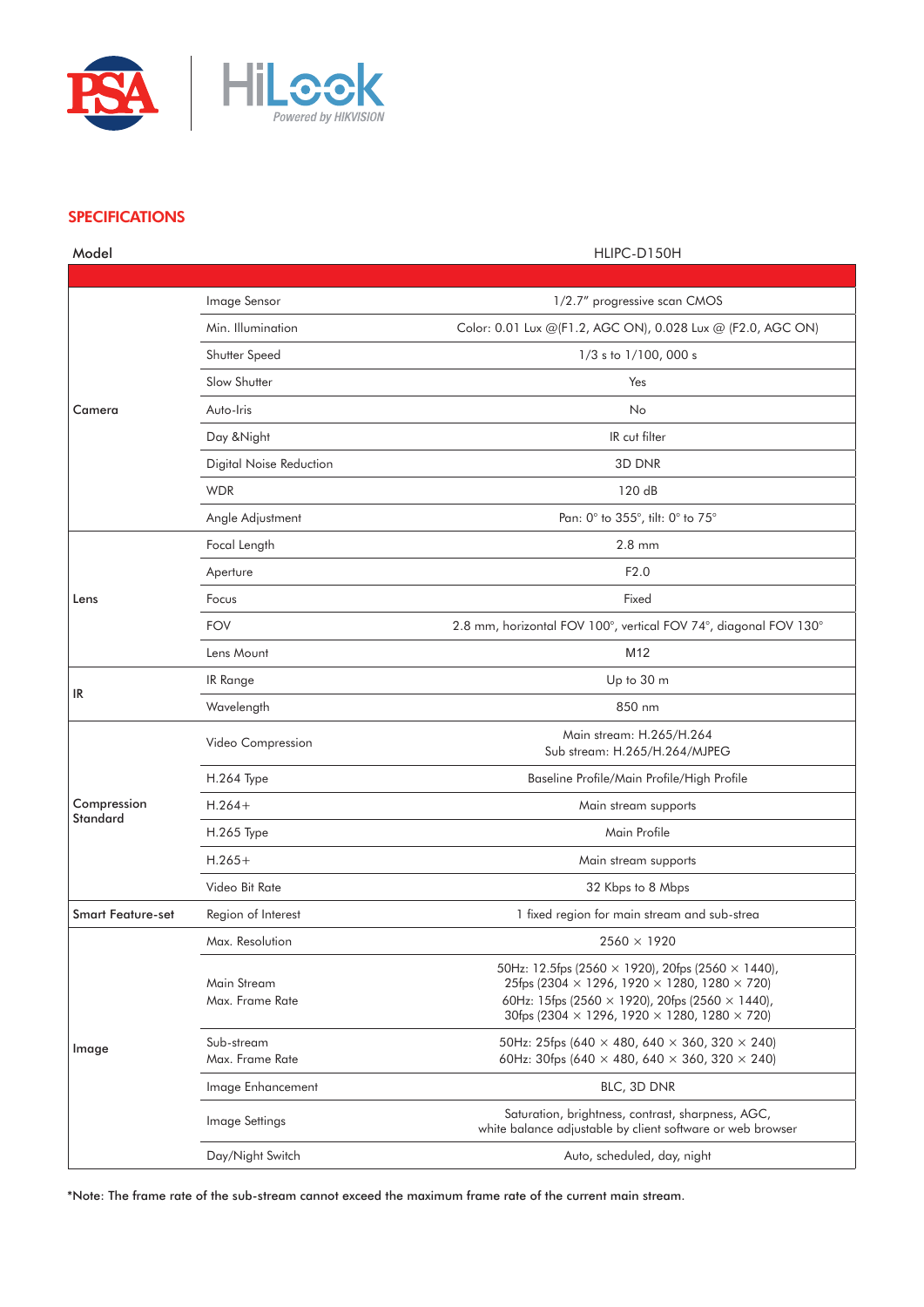

| Model     |                               | HLIPC-D150H                                                                                                                                                                              |
|-----------|-------------------------------|------------------------------------------------------------------------------------------------------------------------------------------------------------------------------------------|
|           |                               |                                                                                                                                                                                          |
| Network   | Network Storage               | NAS (NFS, SMB/CIFS)                                                                                                                                                                      |
|           | Alarm Trigger                 | Motion detection, video tampering alarm, illegal login, network disconnected,<br>IP address conflicted, HDD error, HDD full                                                              |
|           | Protocols                     | TCP/IP, ICMP, HTTP, HTTPS, FTP, DHCP, DNS, DDNS, RTP, RTSP, RTCP, PPPoE,<br>NTP, UPnP, SMTP, SNMP, IGMP, 802.1X, QoS, IPv6 UDP, Bonjour                                                  |
|           | General Function              | One-key reset, heartbeat, mirror, password protection,<br>privacy mask, watermark, IP address filter                                                                                     |
|           | Firmware Version              | 5.5.52                                                                                                                                                                                   |
|           | API                           | ONVIF (PROFILE S, PROFILE G), ISAPI                                                                                                                                                      |
|           | Simultaneous Live View        | Up to 6 channels                                                                                                                                                                         |
|           | User/Host                     | Up to 32 users<br>3 levels: Administrator, Operator, and User                                                                                                                            |
|           | Client                        | HiLookVision PC Client, HiLookVision App                                                                                                                                                 |
|           | Web Browser                   | IE8+, Chrome 41.0-44, Firefox 30.0-51, Safari 8.0-11                                                                                                                                     |
| Interface | Communication Interface       | 1 RJ45 10M/100M self-adaptive Ethernet port                                                                                                                                              |
|           | Reset Button                  | Yes                                                                                                                                                                                      |
| General   | <b>Operating Conditions</b>   | -30 °C to 60 °C (-22 °F to 140 °F), humidity: 95% or less (non-condensing)                                                                                                               |
|           | Power Supply                  | 12 VDC ± 25%, 5.5 mm coaxial power plug<br>PoE (802.3af, class 3)                                                                                                                        |
|           | Power Consumption and Current | 12 VDC, 0.5 A, Max: 6 W<br>PoE: (802.3af, 36 V to 57 V), 0.2 A to 0.1 A, Max: 7.5 W                                                                                                      |
|           | Protection Level              | <b>IP67</b>                                                                                                                                                                              |
|           | Material                      | Without -M model:<br>Front cover: plastic, bottom base: metal<br>With -M model:<br>Front cover: metal, bottom base: metal                                                                |
|           | <b>Dimensions</b>             | Camera: Ø 111 mm $\times$ 82.4 mm (Ø 4.4" $\times$ 3.2")<br>With package: 134 mm $\times$ 134 mm $\times$ 108 mm (5.3" $\times$ 5.3" $\times$ 4.3")                                      |
|           | Weight                        | Without -M model:<br>Camera: approx. 400 g (0.9 lb.)<br>With package: approx: 600 g (1.3 lb.)<br>With -M model:<br>Camera: approx. 450 g (1 lb.)<br>With package: approx:650 g (1.4 lb.) |